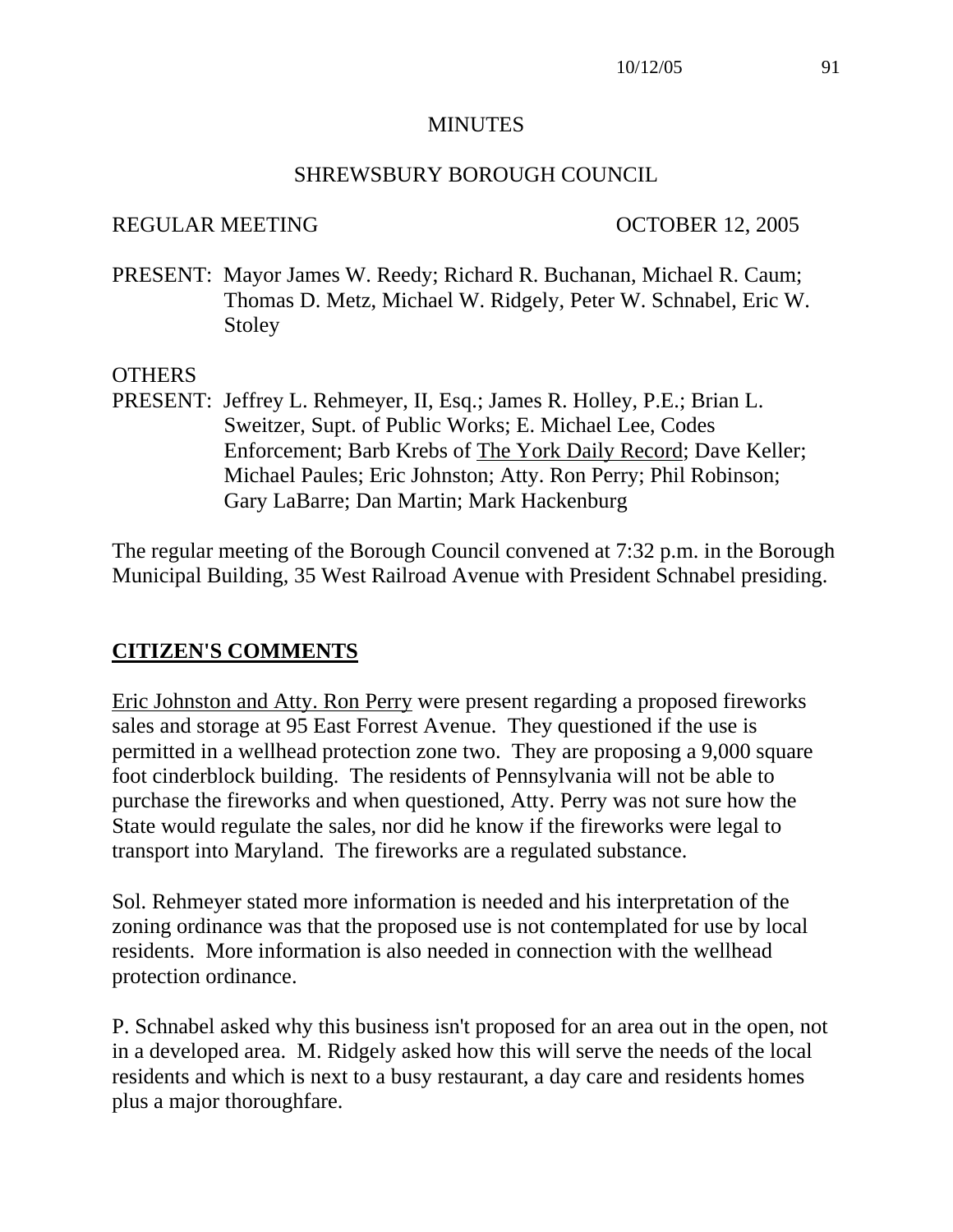If the developer plans to pursue the project, information should be sent directly to Sol. Rehmeyer.

Quentin List of West Clearview Drive was present to complain about speeding and loud music from vehicles on his street.

Mr. List attended the speed watch meeting a few weeks ago and he was told to provide times when speeding was worse and to try to get either license plate numbers or descriptions of vehicles.

Gary LaBarre stated Tyler Harpster will be the new president of the radio club and he will arrange for an introduction next month.

# **APPROVAL OF MINUTES**

M. Ridgely moved to approve the minutes of the September 14 meeting. R. Buchanan seconded. The motion carried with all in favor.

## **APPROVAL OF EXPENDITURES AND REPORT OF ACCOUNTS**

M. Ridgely moved to approve the August expenditures and report of accounts. E. Stoley seconded. The motion carried with all in favor.

# **BILLS**

The bill list was presented for September: General account: check numbers 6966 thru 7031 totaling \$78,949.18; Water account: check numbers 3340 thru 3369 totaling \$28,644.31; Sewer account: check numbers 2832 thru 2862 totaling \$85,820.68.

- E. Stoley moved to approve the bill list for September.
- R. Buchanan seconded. The motion carried with all in favor.

## **SUBDIVISION AND LAND DEVELOPMENT BUSINESS**

David B. Keller Final Subdivision Plan #2005-5 property on North Highland Drive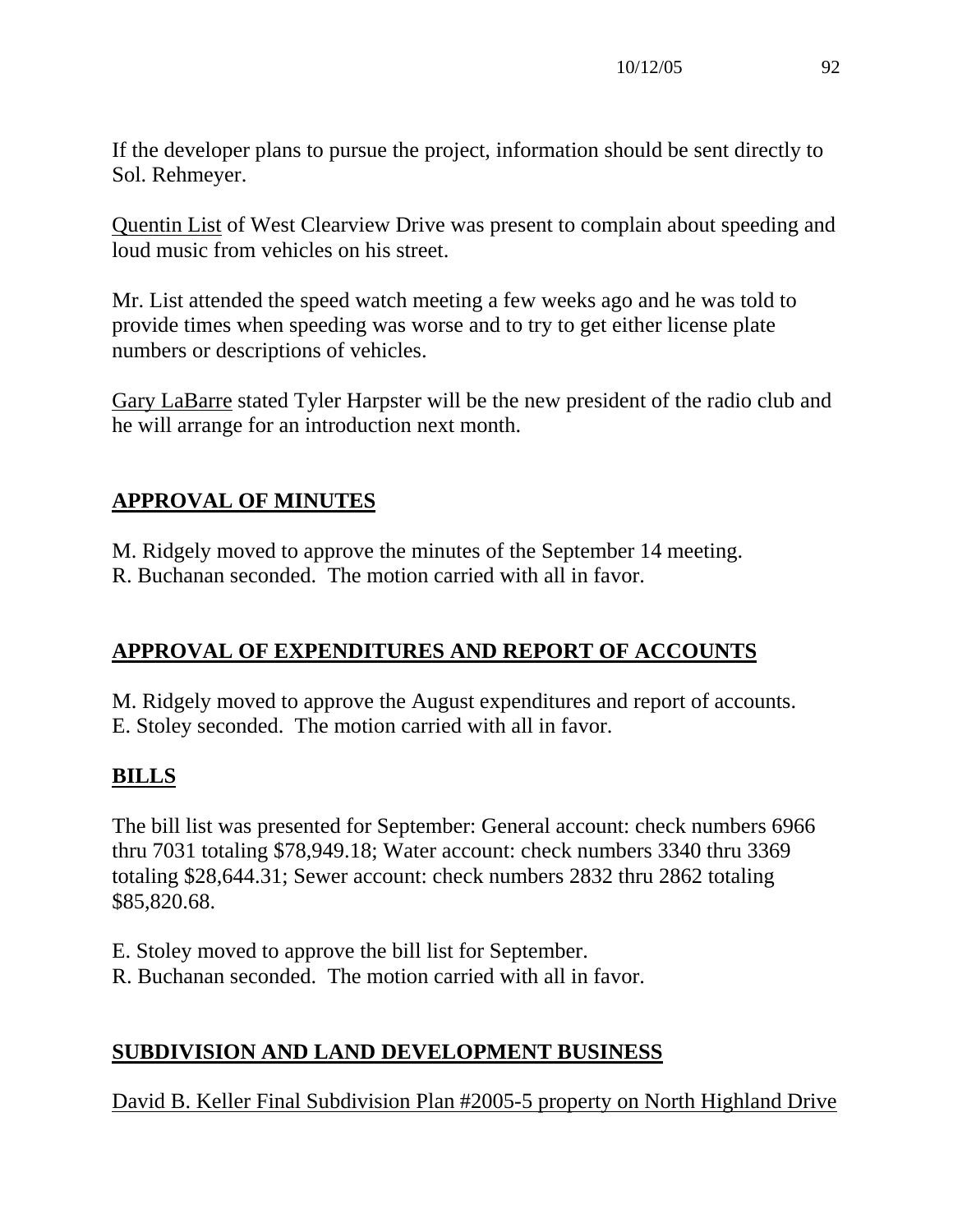Westview Drive will be extended for a snow removal area. Three waivers are requested:

- 1) Section 603 waiver from sidewalk requirement;
- 2) Section 505(f) required cul-de-sac street;
- 3) Section  $405(a)(3)$  location map scale is  $1" = 2,000$  feet

The Planning Commission recommended approval with the three waivers.

E. Stoley moved to approve the final subdivision plan of David Keller #2005-5 subject to the three waivers: sidewalks; cul-de-sac street and scale of  $1" = 2,000$ feet.

R. Buchanan seconded. The motion carried with all in favor.

It was noted the Borough needs to firm up the buffer and screen section of the zoning ordinance.

# Weaver Precast, Inc. Final Land Development Plan #2005-6 property on Onion Boulevard

This plan is for re-installation of the detention pond that was filled in by the previous owner. There is some lead contamination from the previous owner but is not in the ground water level. Recording the plan is the first step toward compliance. The paved areas are stabilized and screening is proposed to improve the outward appearance. The concrete wash area will be contained and wood chip mulch will be used to catch the solids and cleanse the water. The Planning Commission recommended approval of the plan as a final plan subject to the existing nonconformity regarding impervious surface coverage.

E. Stoley moved to approve the waiver request for existing nonconformity regarding impervious surface coverage. M. Ridgely seconded. The motion carried with all in favor.

It was felt that neighboring property owner, Robert Shaub, should give his consent to the plan since he will be accepting the water runoff.

E. Stoley moved to approve the Final land development plan of Weaver Precast 2005-6 contingent upon Mike Lee meeting with Robert Shaub for review and approval plus the addition of the comment in General Notes that one water and sewer EDU are assigned to this property.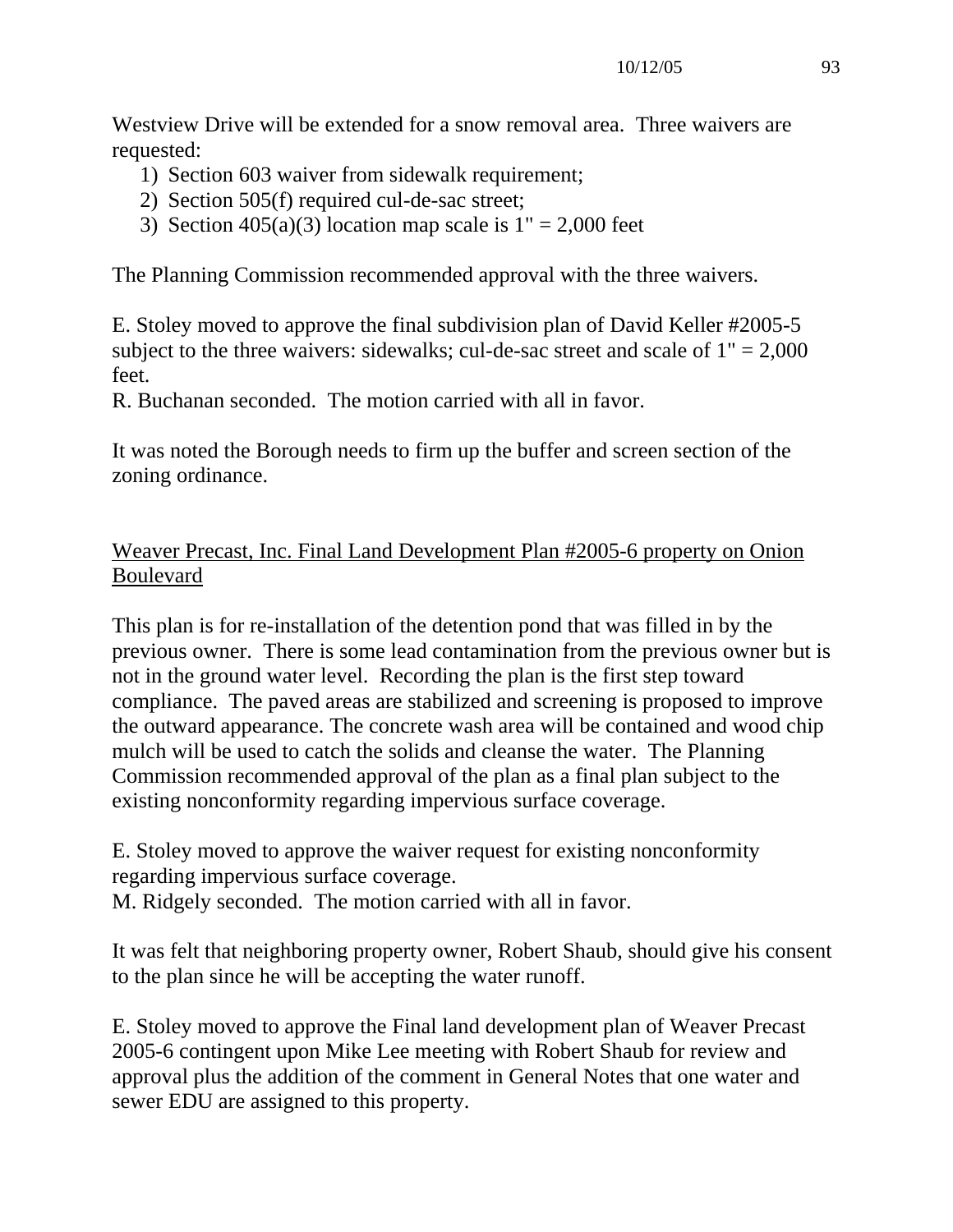R. Buchanan seconded. The motion carried with all in favor.

## **REPORTS**

# **Codes Enforcement** – E. Michael Lee

Signs

Mike stated his office is still working on the sign compilation.

Zoning & Subdivision Committee Meeting

Mike stated he can attend the October 24 special meeting.

72 Brook Meadow Circle

The home owner asked for an extension of his building permit.

M. Caum entered the meeting at 9:00 p.m.

**Water & Sewer** – Richard R. Buchanan

## Private Wells

There are about 30 homes with private wells. The approximately cost per home to abandon the well would be: water connection fee \$1,500.00; parts \$240.00; labor \$1,470.00; and cost of plumber to bring the line to the house \$800.00 or around \$4,000.00. A letter will be sent to these property owners to invite them to a water and sewer committee meeting.

## Pumphouse Well

The SCADA system was reevaluated and tested to determine the accuracy. There was a problem with the coefficient in the weir probe that measures the creek which has been resolved. The creek is flowing at 65 to 80 gallons per minute and 45 gallons per minutes are needed to pump water out of the basin. A problem still exists with the software to read the meters in the wellhouses.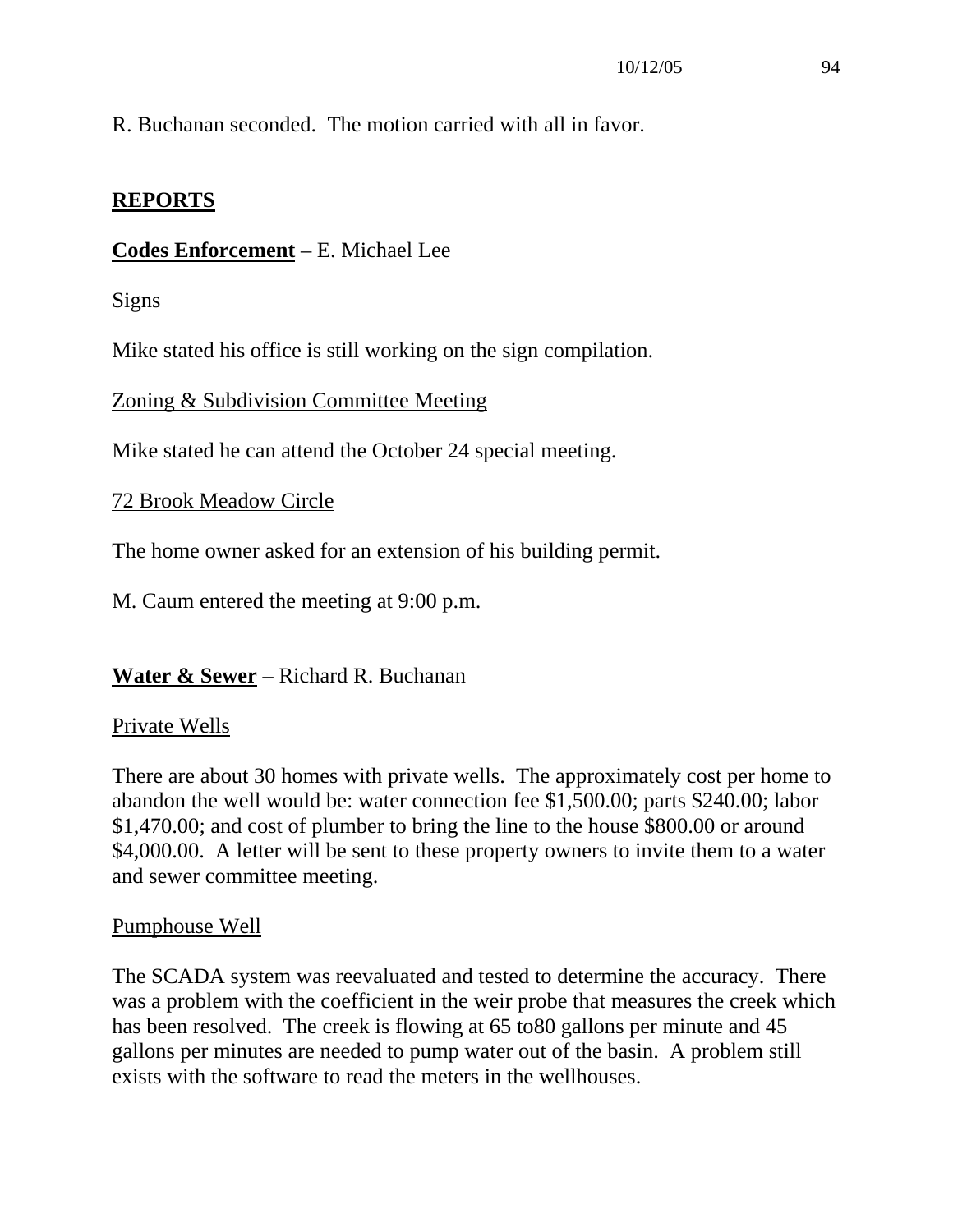## Shrewsbury Township Park

The Township is requesting Borough water for their project located behind the YMCA.

Since none of the property is located in the Borough, the answer is no.

R. Buchanan moved that the request for water service not be granted. M. Ridgely seconded. The motion carried with all in favor.

## Pictometry Software

York County is asking municipalities to commit to participating in this program which would help water and sewer maintenance and mapping. The cost would be between \$1,500.00 and \$2,000.00.

R. Buchanan moved that the Borough participate in the software program. E. Stoley seconded. The motion carried with all in favor.

#### **Greasetraps**

Four businesses are not in compliance: American Bar BQ; Spataro's(Shrewsbury Commons); Ginza Restaurant(Shrewsbury Commons) and Mason Dixon did not have their greasetrap forms. All claim to have lost the supplied forms. The Public Works Department checked several manholes in Shrewsbury Commons and many have a grease buildup in the piping and manhole channel. It was felt that Shrewsbury Commons should pay for their lines to be cleaned and televised which would cost around \$2,500.00.

# **Public Roads & Lighting** – Eric W. Stoley

## LED Signal Lights

We share three signal lights with Shrewsbury Township, K Mart driveway, Mount Airy Road and the light at the southbound ramp at I-83. The Township is changing their incandescent signal lights to LED signals. The Mount Airy Road light would cost us \$2,300.00 plus installation costs. We would save about \$1,000.00 a year in energy costs. The LEDs have an approximate seven year life with a five year warranty. More information on cost savings will have to be done.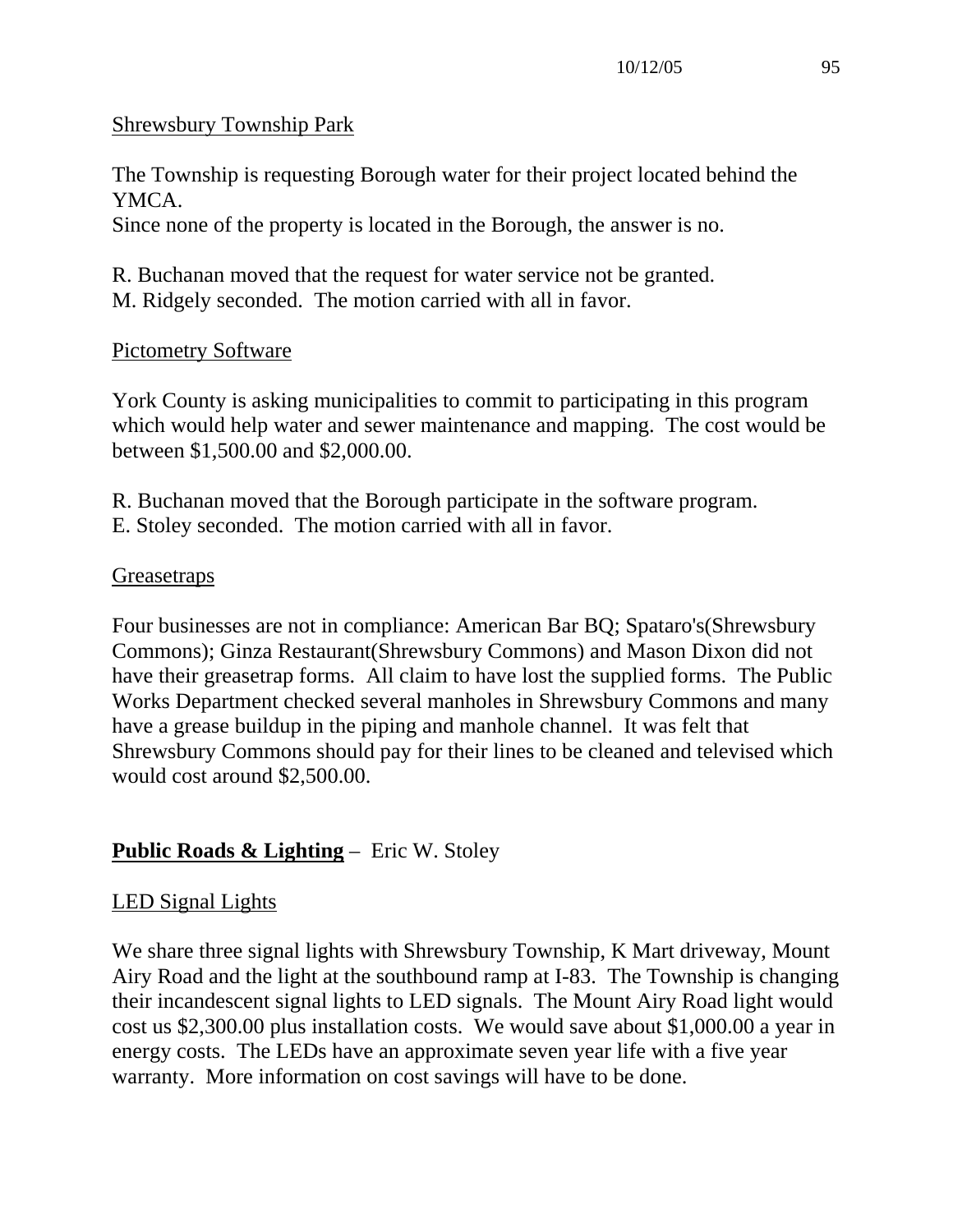#### Ordinance 2005-5

Ordinance 2005-5 to restrict the use of engine retarders on Tolna Road and to restrict truck traffic on Covington Drive and a portion of Crosswind Drive was presented.

E. Stoley moved to adopt Ordinance 2005-5.

R. Buchanan seconded. Roll call vote:

| <b>Buchanan</b> | yes |
|-----------------|-----|
| Caum            | yes |
| Metz            | yes |
| Ridgely         | yes |
| Stoley          | yes |
| Schnabel        | yes |

Mayor Reedy left the meeting.

#### Utility Cut Fee

The fee will be increased to \$90.00.

# **Public Lands, Buildings and Finance** – Michael W. Ridgely

#### Public Works Garage

Quotes for additions to finish the building are being gathered.

## Dotzel & Company

A letter of understanding was received from Dotzel & Company for the next two years audit services.

A letter of understanding was received from Dotzel & Company for the QuickBooks conversion.

M. Ridgely moved to approved both letters of understanding. E. Stoley seconded. The motion carried with all in favor.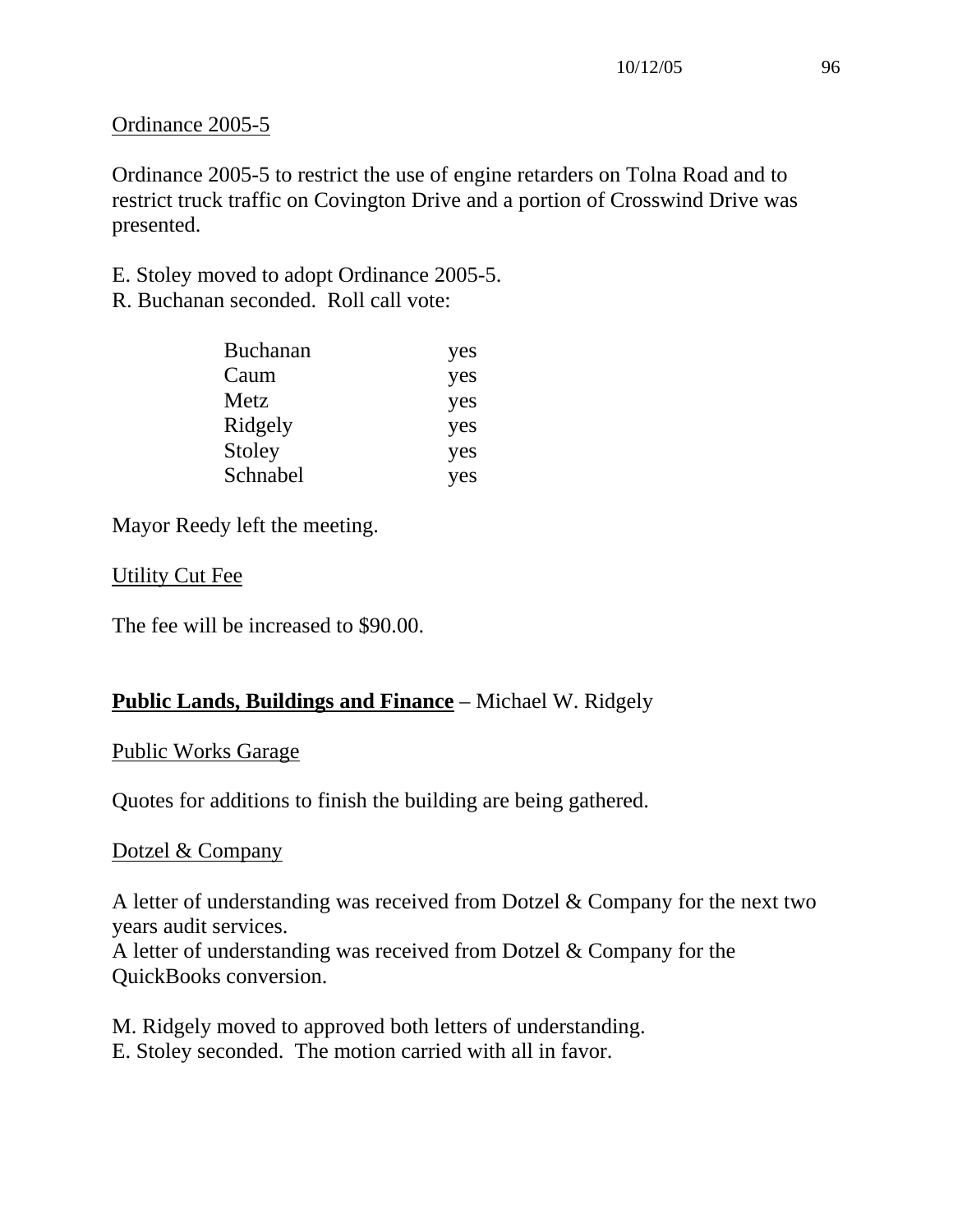#### Budget Meetings

The next budget meeting will be on October 19 at 7:00 p.m.

# **ENGINEER'S REPORT**

#### Utility Mapping

Eng. Holley stated that with the new pictometry software the Borough may be interested in hiring a college student to enter the utility line information next summer.

# **SOLICITOR'S REPORT**

#### 518 South Main Street

This business owner has failed to follow through with payment arrangements for the second water and sewer EDU being used at the property.

M. Ridgely moved to allow Sol. Rehmeyer to proceed with Sheriff's Sale to collect the amount owed.

E. Stoley secondend. The motion carried with all in favor.

#### I-83 Rest Stop EDU Issues

We need the number of EDUs that PennDOT wishes to purchase by next month's meeting.

R. Buchanan moved to grant additional time to PennDOT for payment as long as progress is still being made.

T. Metz seconded. The motion carried with all in favor.

#### Alarm Ordinance

The ordinance will be implemented and if further questions arise, it may be modified at that time.

Deer Creek Buffer Easement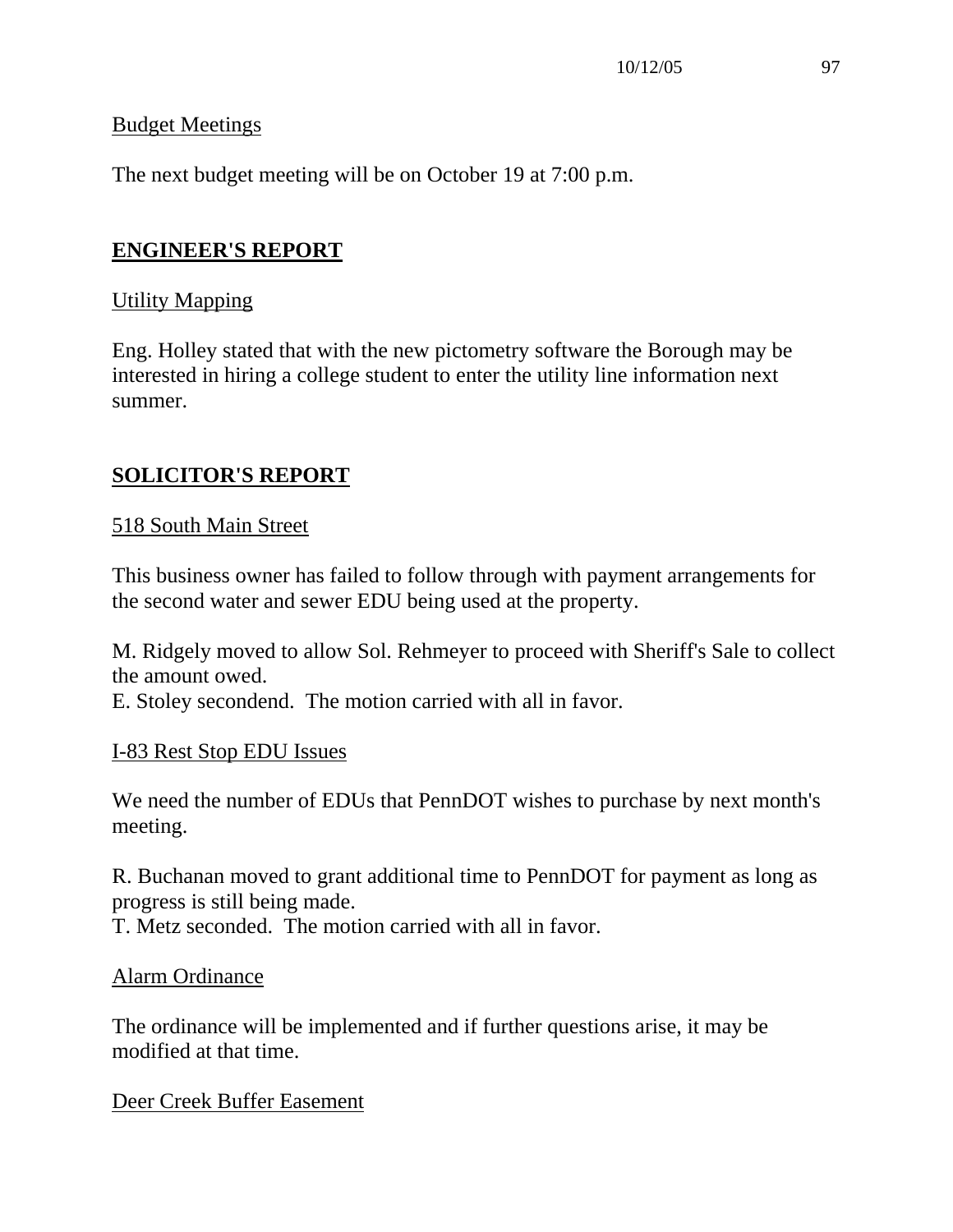The final agreement is ready for the homeowners to sign.

#### Amending Buffer/Screening Section of the Ordinance

Permission was given to Eng. Holley to review and propose changes to the section pertaining to screens and buffers.

#### Executive Session

An executive session was called at 10:00 p.m. to discuss pending litigation. The meeting was reconvened at 10:30 p.m.

#### Resolution to Amend Sewer Tapping Fee

M. Caum moved to adopt Resolution 2005-7 to amend the sewer tapping fee to \$1,868.26 based on Eng. Holley's Act 57 study adopted last month. R. Buchanan seconded. The motion carried with all in favor.

#### **Public Safety, Welfare and Personnel** – Michael R. Caum

Personnel meetings were held. It was discussed increasing Shirley Shaw's hours from 36 to 40 and open the office on Thursday afternoons.

#### **Secretary's Report** – Cindy L. Bosley

2006 Meeting Dates

The first meeting in January will be the  $3<sup>rd</sup>$ .

Annual Appreciation Dinner

The dinner will be on Friday, Novemer 11.

#### York County Borough's Assn. Meeting

The annual banquet is Saturday, November 12 in Red Lion.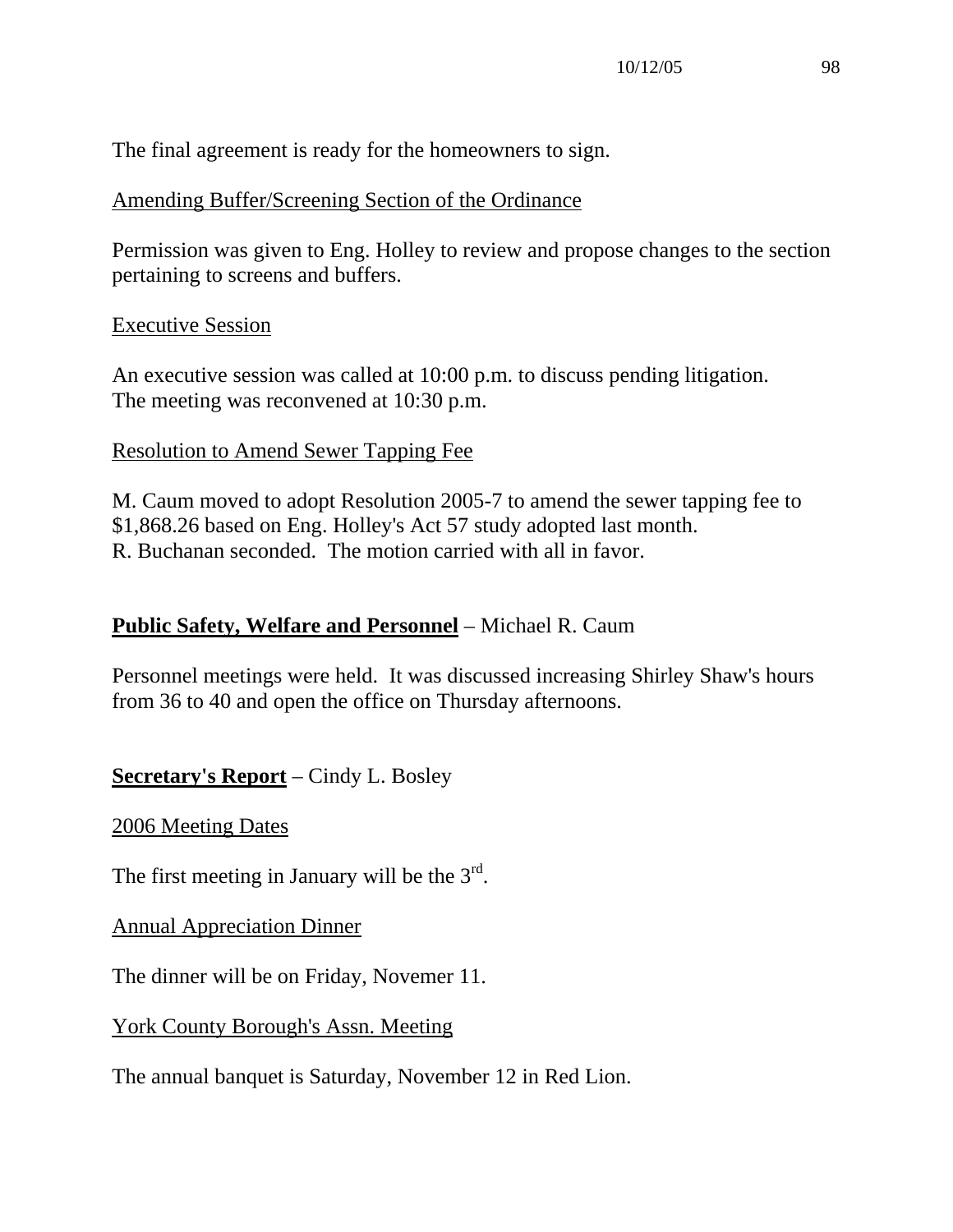## **York Area Tax Bureau** – Thomas D. Metz

The budget report was received. T. Metz will meet with P. Schnabel regarding reviewing the tax payer list.

## **Subdivision, Land Development and Zoning** – Eric W. Stoley

The public meeting is Monday, October 24 at 7:00 p.m.

# **Planning Commission/Regional Planning Commission**

#### **Southern Regional Police** – Richard R. Buchanan

Our share of next year's budget will be a 12.9% increase, or \$475,144 for the budget.

The speed watch committee from Southern Farms is now out collecting information to turn into the office.

## **UNFINISHED BUSINESS**

#### **NEW BUSINESS**

#### Trick or Treat Night

E. Stoley moved to have Trick or Treat Night on October 31 from 6 – 8 p.m. T. Metz seconded. The motion carried with all in favor.

#### Tree Lighting Ceremony

M. Ridgely moved to have the tree lighting ceremony on Sunday, December 4 at 6:00 p.m. E. Stoley seconded. The motion carried with all in favor.

#### Changing Council Meeting Time

M. Ridgely said he would like to see the meetings begin at 7:00 p.m.